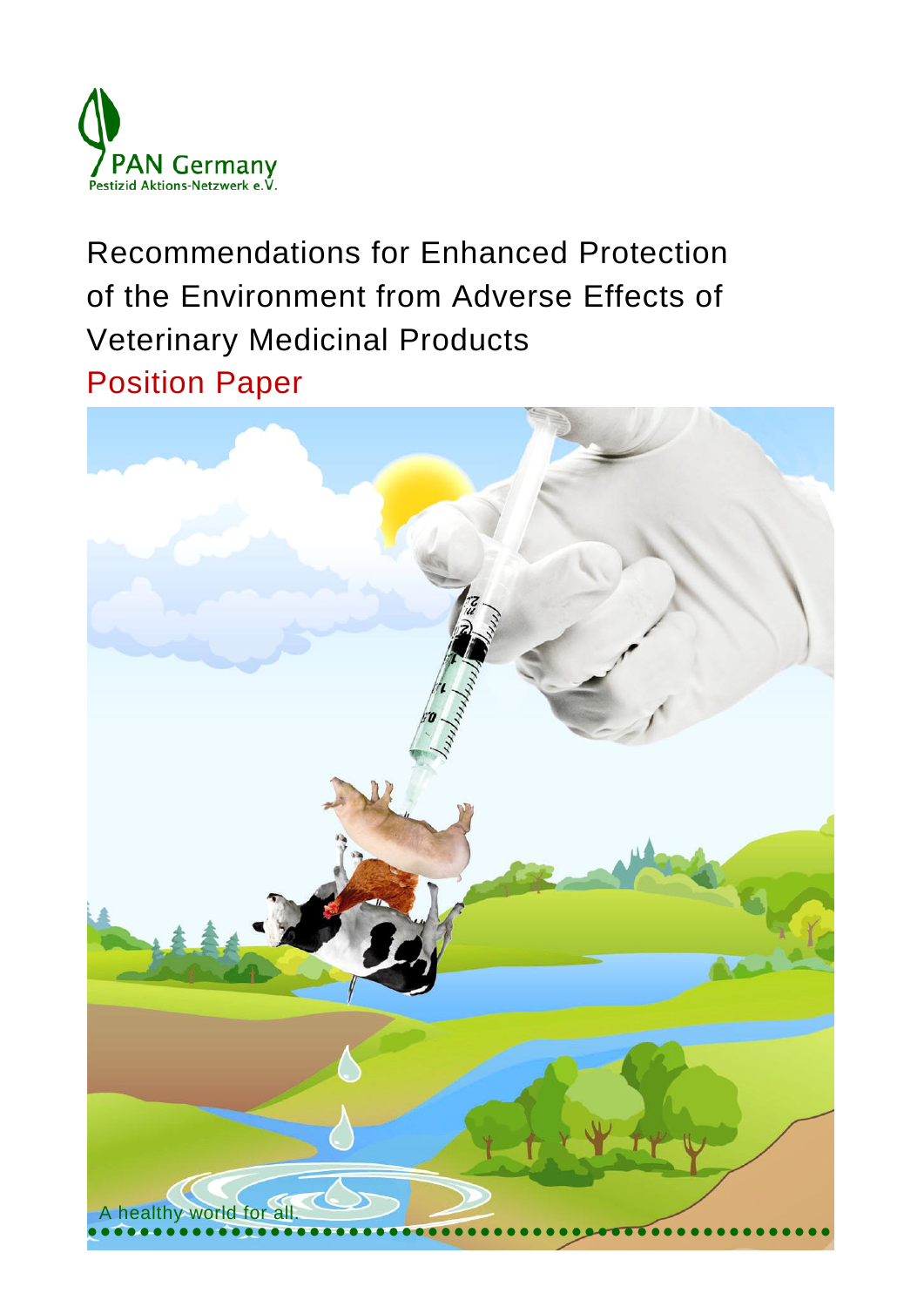

© Pestizid Aktions-Netzwerk (PAN) e.V. Nernstweg 32, 22765 Hamburg Tel. +49 (0)40-3991910-0 info@pan-germany.org www.pan-germany.org

#### **We appreciate donations to**

Pestizid Aktions-Netzwerk e.V. (PAN Germany) GLS Gemeinschaftsbank eG, PO Box 10 08 29, 44708 Bochum, account 203 209 6800, bank code 430 609 67, IBAN DE91 4306 0967 2032 0968 00, BIC (SWIFT) GENODEM1GLS

Hamburg, 2013

#### **This project was supported with funds from:**



The supporting institutions accept no responsibility for the correctness, accuracy or completeness of the information, or for the observance of the private rights of third parties. The views and opinions expressed herein do not necessarily reflect those of the supporting institutions.

We thank our funders and Benjamin Blum for their support.

English translation and editing: Paula Bradish

Photo credits: Photo credits – cover collage: graphik:sommer; background graph: © Marina, www.fotolia.com; hand with syringe: © INFINITY, www.fotolia.com; pig: © spinetta, www.fotolia.com; hen: © sval7, www.fotolia.com; cow: © Eugen Wais, www.fotolia.com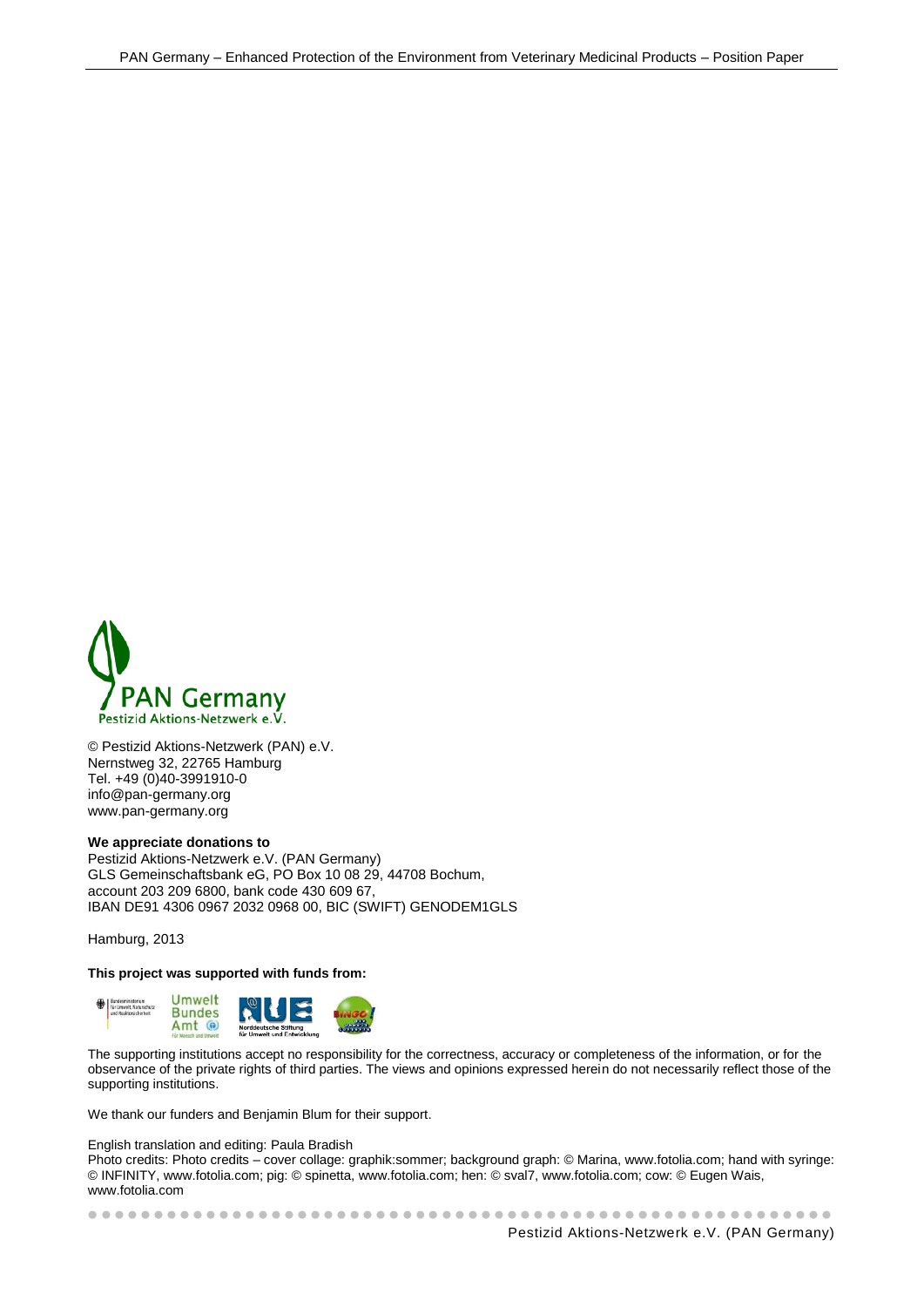# Veterinary Medicinal Products Pollute the Environment

It is widely known that fertiliser and pesticides used in agriculture can lead to environmental problems. But residues from veterinary medicinal products and their metabolites are also increasingly being detected in water bodies and soil. Veterinary medicinal products and medicated feedingstuffs used in animal farming enter the environment via the excrements of treated animals, manure, or slurry. Due to precipitation they can run off from soil to surface water or pass into ground water through the soil.<sup>1,2</sup>

Many veterinary medicinal products are water-soluble (hydrophilic) as well as persistent. In water bodies they effect the entire aquatic ecosystem: antibiotics inhibit the growth of plants and primary aquatic producers such as algae and cyanobacteria, antiparasitics affect invertebrates small animals that do not develop a vertebral column like insects, worms and crabs -, and hormone residues in bodies of water have significant effects on the development and reproductive capacities of fish.<sup>3</sup>

But though alarming studies exist, a systematic documentation and publication of data on the amounts of products used is lacking, no systematic environmental monitoring for veterinary pharmaceuticals is in place, and there are still veterinary pharmaceuticals on the market that have never been tested for their environmental impacts. Knowledge on the extent and the impacts of the adverse environmental effects of veterinary medicinal products is alarmingly fragmentary. Moreover, there is a lack of risk management measures.

## Revision of Legislation on Veterinary Medicinal Products - Opportunities for Enhanced Environmental Protection

On the European level, legislation on veterinary medicinal products is currently being revised. This includes the authorisation and supervision of medicinal products for veterinary use. It is expected that the Commission will present its draft in the second quarter of 2013.<sup>4</sup> The revision mainly aims at facilitating trade with veterinary medical products in the internal market and at improving market economic factors.<sup>5</sup> Users of veterinary medicinal products seek to secure the availability of products; producers have an interest in a simple and quick authorisation process. Proposals that suggest how the revised legislation on veterinary medicines might enhance environmental protection have played a minor role so far, according to PAN Germany.

The revision offers an opportunity for overcoming current deficits and securing improved protection of the environment from the adverse effects of veterinary medicinal products. To enhance the protection of natural resources from such adverse effects of veterinary medicinal products in the future, improvements in other areas of European regulation, for example in water protection or animal welfare, are needed.

-

<sup>1</sup> Landesumweltamt Brandenburg (ed.) (2001): Tierarzneimittel in der Umwelt. Erhebung von Tierarzneimittelmengen im Land Brandenburg für den Zeitraum von Juli 1998 bis Juni 1999. Studien und Tagungsberichte, vol. 29. [http://www.brandenburg.de/cms/media.php/2320/lua\\_bd29.pdf](http://www.brandenburg.de/cms/media.php/2320/lua_bd29.pdf) (download 12 June 2012)

<sup>2</sup> Bayerisches Landesamt für Umwelt (ed.) (2008): Austrag von Tierarzneimitteln aus Wirtschaftsdünger in Sickerwasser, Grundwasser und oberirdische Gewässer. Abschlussbericht.

[http://www.lfu.bayern.de/analytik\\_stoffe/tierarzneimittel\\_im\\_sickerwasser/doc/abschlussbericht.pdf](http://www.lfu.bayern.de/analytik_stoffe/tierarzneimittel_im_sickerwasser/doc/abschlussbericht.pdf) (Download 12 June 2012)

<sup>3</sup> Maack, G. und Rönnefahrt, I. (2012): Toxische Wirkungen von Pharmaka – ein Problem für die Umwelt? In: 24. Kolloquium zur Abwasserwirtschaft: Hamburg 12/13 September 2012. pp. 57-58 4

Information by the EU Commission on the revision process: [http://ec.europa.eu/health/veterinary](http://ec.europa.eu/health/veterinary-use/pubcons_frame_index_en.htm)[use/pubcons\\_frame\\_index\\_en.htm](http://ec.europa.eu/health/veterinary-use/pubcons_frame_index_en.htm) (accessed 12 June 2012)

<sup>&</sup>lt;sup>5</sup> Revision of Veterinary Pharmaceutical Legislation - Roadmap 2011.Online: [http://ec.europa.eu/governance/impact/planned\\_ia/docs/2012\\_sanco\\_002\\_veterinary\\_pharmaceutical\\_legislation\\_en.pdf](http://ec.europa.eu/governance/impact/planned_ia/docs/2012_sanco_002_veterinary_pharmaceutical_legislation_en.pdf)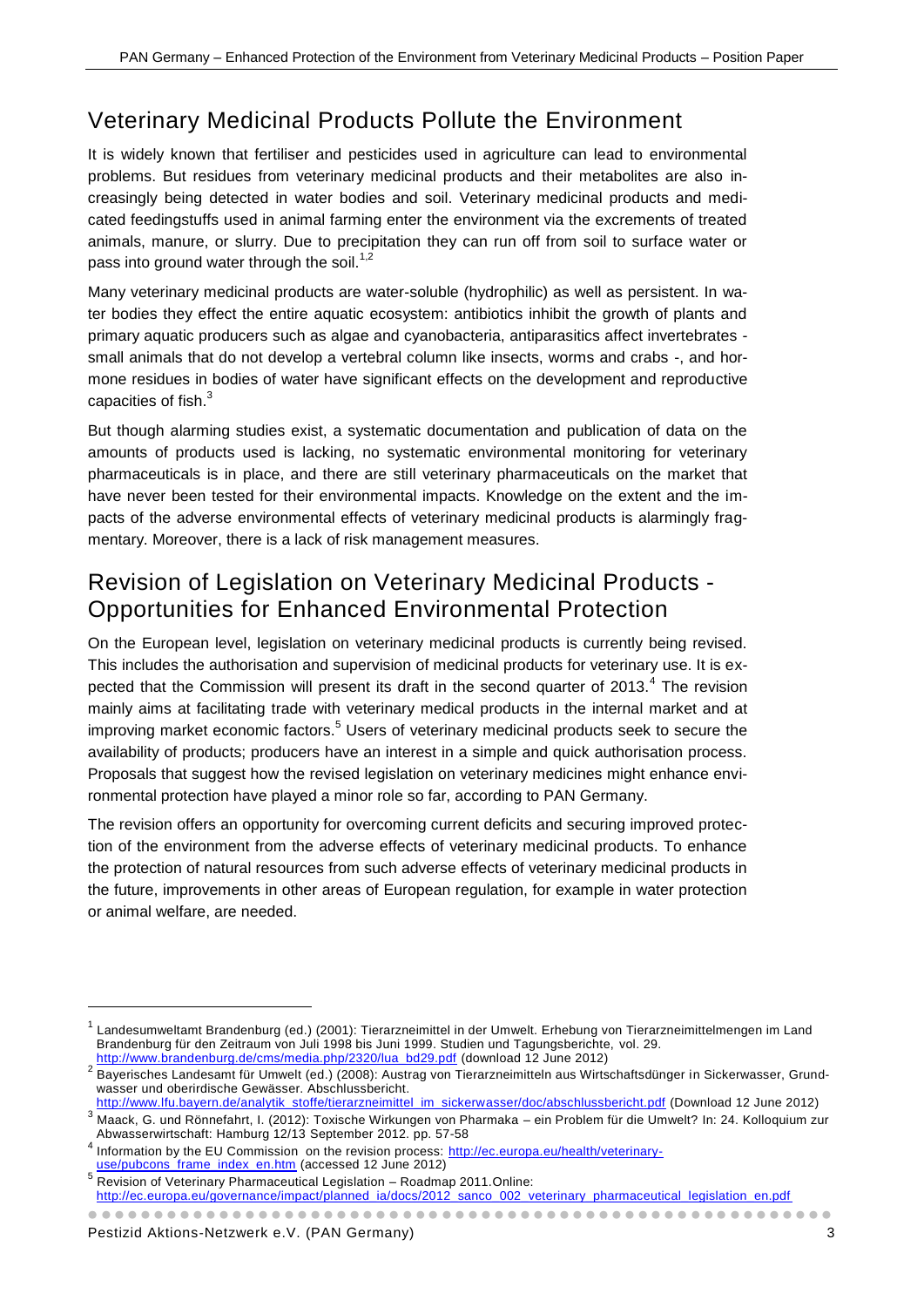# Demands for Improved Protection of the Environment from the Adverse Effects of Veterinary Medical Products

The European Union has committed itself to the protection of its natural resources; environmental protection is anchored in the goals of the European Union Animal Health Strategy<sup>6</sup>. In PAN Germany's opinion, the implementation of the following demands can contribute to reduce the existing deficits and to achieving the umbrella goals of the European Union, such as sustainable use of natural resources, the protection of biodiversity and water, consumer protection, and the protection of human and animal health.

Incorporation of more environmental protection into the authorization process

- **Ban the use of veterinary pharmaceuticals without environmental risk assessment: introduce a review programme to evaluate the environmental effects of veterinary pharmaceuticals that have been approved without being tested for their environmental impacts.**
- **Introduce a regular environmental review of authorised veterinary pharmaceuticals based on the current state of scientific knowledge that must be conducted at intervals of ten to fifteen years.**

Background: Numerous veterinary medical products that are now in use were authorised before environmental impact assessment became an obligatory element of the authorisation process<sup>7</sup>. These products have never been tested for their environmental impacts. After a period of five years and following the submission of an appropriate application, authorised veterinary medical products – in contrast to pesticides or biocides – are generally admitted infinitely. Regular environmental review intervals secure an assessment based on the current state of scientific knowledge. The established pharmacovigilance system in its present design is not suitable for monitoring the environmental impact of veterinary pharmaceuticals.

No authorisation for substances that are especially hazardous to the environment

- **Establish a process to define criteria for active ingredients in veterinary medicinal products that are especially hazardous to the environment.**
- **Establish a process that denies authorisation of such products in the future.**

Background: In other spheres of regulation - e.g. on pesticides and biocides - the need for stricter regulation of especially hazardous substances has been recognized because an effective protection of human health and of the environment can only be secured by excluding their approval and, in consequence, their use. Such exclusion criteria for the authorisation of veterinary pharmaceuticals are missing to date. Substances are regarded as especially hazardous to the environment when they are persistent, bio-accumulative, and toxic (PBT substances) or when they are very persistent and very bio-accumulative (vPvB substances).

-

<sup>&</sup>lt;sup>6</sup> A New Animal Health Strategy for the European Union (2007-2013) "Prevention is better than cure". Communication from the Commission to the Council, the European Parliament, the European Economic and Social Committee of the regions COM 539 (2007) final[.http://ec.europa.eu/food/animal/diseases/strategy/animal\\_health\\_strategy\\_en.pdf](http://ec.europa.eu/food/animal/diseases/strategy/animal_health_strategy_en.pdf)

<sup>&</sup>lt;sup>7</sup> PAN Germany (2012): Veterinary medicinal products and protection of the environment. Online: [http://www.pan](http://www.pan-germany.org/download/tierarzneimittel/tierarznei-EN-130207-web.pdf)[germany.org/download/tierarzneimittel/tierarznei-EN-130207-web.pdf](http://www.pan-germany.org/download/tierarzneimittel/tierarznei-EN-130207-web.pdf)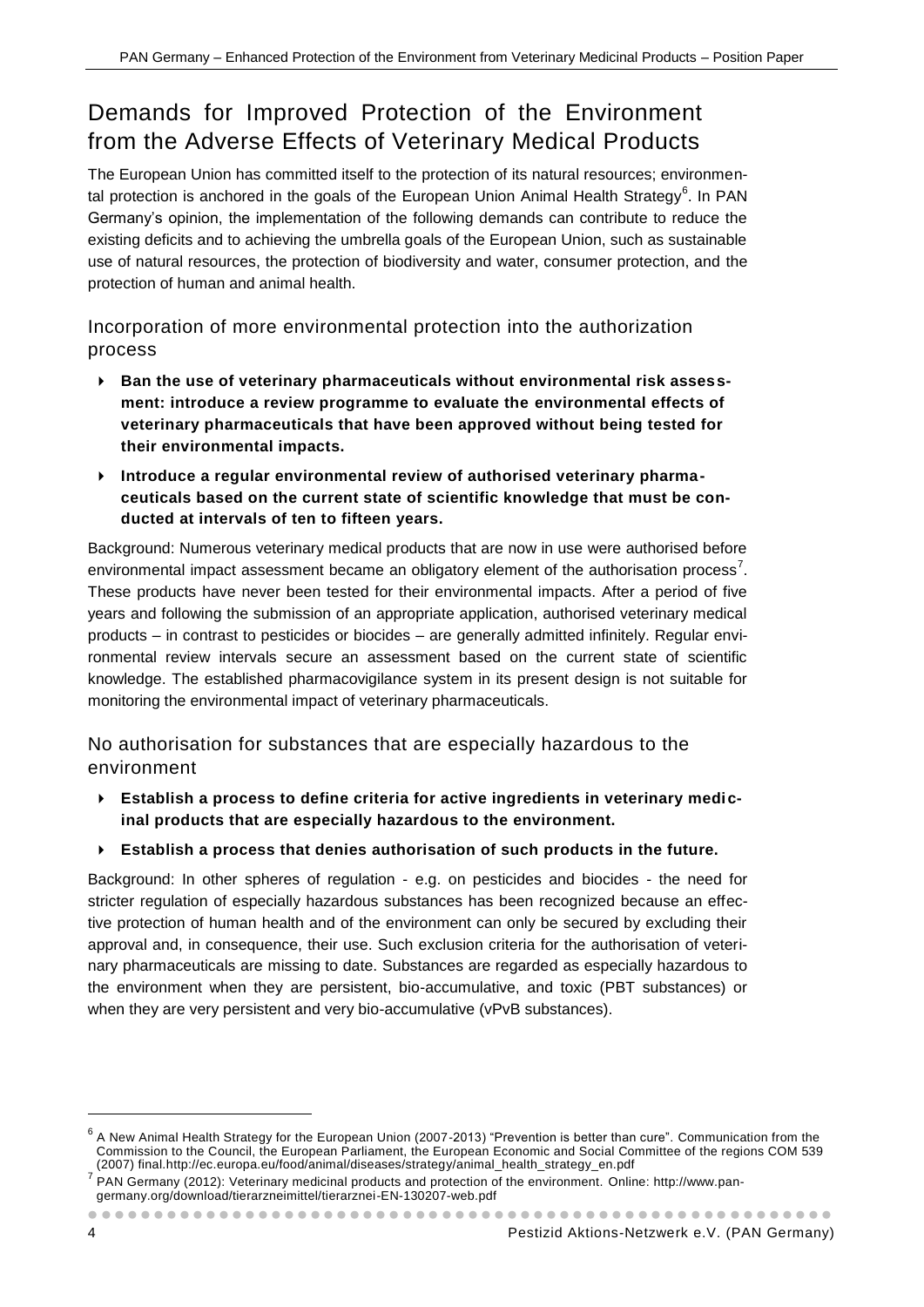Increasing transparency: Recording and publishing data on the use of veterinary medicinal products

- **Publish data on amounts of products marketed (for domestic use and export), on amounts used as well as on controls regarding the use of and the trade with veterinary medicinal products**
- **Oblige member states to set up control programmes for veterinary pharmaceuticals and publish annual reports on these programmes. These reports should include Information regarding the control process (frequencies, time, etc.), the extent of the controls and detected violations**
- **Include medicated feedingstuffs in the control program.**

Background: Information on the amount of veterinary medical products used in the member states is incomplete or missing altogether. For the public as well as for experts, access to data on the use of veterinary medical products (use patterns, amounts used, active substances) and on their toxicological risk potential is very limited. Transparency is the basis for effective monitoring to assess the environmental impact of veterinary medicines and for effective risk management. The German pesticide control programme might serve here as a model. $8$ 

Introduction of environmental monitoring – identifying pollution from veterinary medical products

- **Introduce obligatory environmental monitoring for veterinary medical products (water bodies, aquatic ecosystems, soil, sediments).**
- **Publish monitoring data in a data base. The data must be freely accessible for further evaluation and use.**
- **Ensure that monitoring data must be taken into account in the pharmacovigilance system.**

Background: Although assessment during the authorisation process is intended to evaluate the efficacy and potential risks of veterinary medical products, knowledge of the actual environmental effects of a specific product at the time it is authorised is incomplete. It is not until the products are in actual use, which leads to their release into the environment, that knowledge about possible adverse effects (such as interactions with other substances) and processes (e.g. accumulation) becomes more comprehensive. Observing authorised products through monitoring and linking monitoring results to the authorisation process are therefore of great importance for long-term evaluation of a veterinary medical product. Although pharmacovigilance has been established as a system for identifying and evaluating undesirable effects of veterinary medical products, this system is inadequate for identifying environmental impacts. Even the Periodic Safety Update Reports, which manufacturers of such products must submit at regular intervals to document that authorised veterinary medical products are harmless, are only required to encompass investigation of environmental aspects if a "reasonable suspicion" of such impacts has been determined. From the perspective of precautionary environmental protection, there is a need for improvement here. Moreover, monitoring must be conducted by independent experts.

-

<sup>8</sup> Information of the Federal Office of Consumer Protection and Food Safety on the German Plant Protection Control Program (Pflanzenschutz-Kontrollprogramm). http://www.bvl.bund.de/DE/04\_Pflanzenschutzmittel/01\_Aufgaben/06\_ Pflanzenschutzkontrollprogramm/psm\_Pflanzenschutzkontrollprogramm\_node.html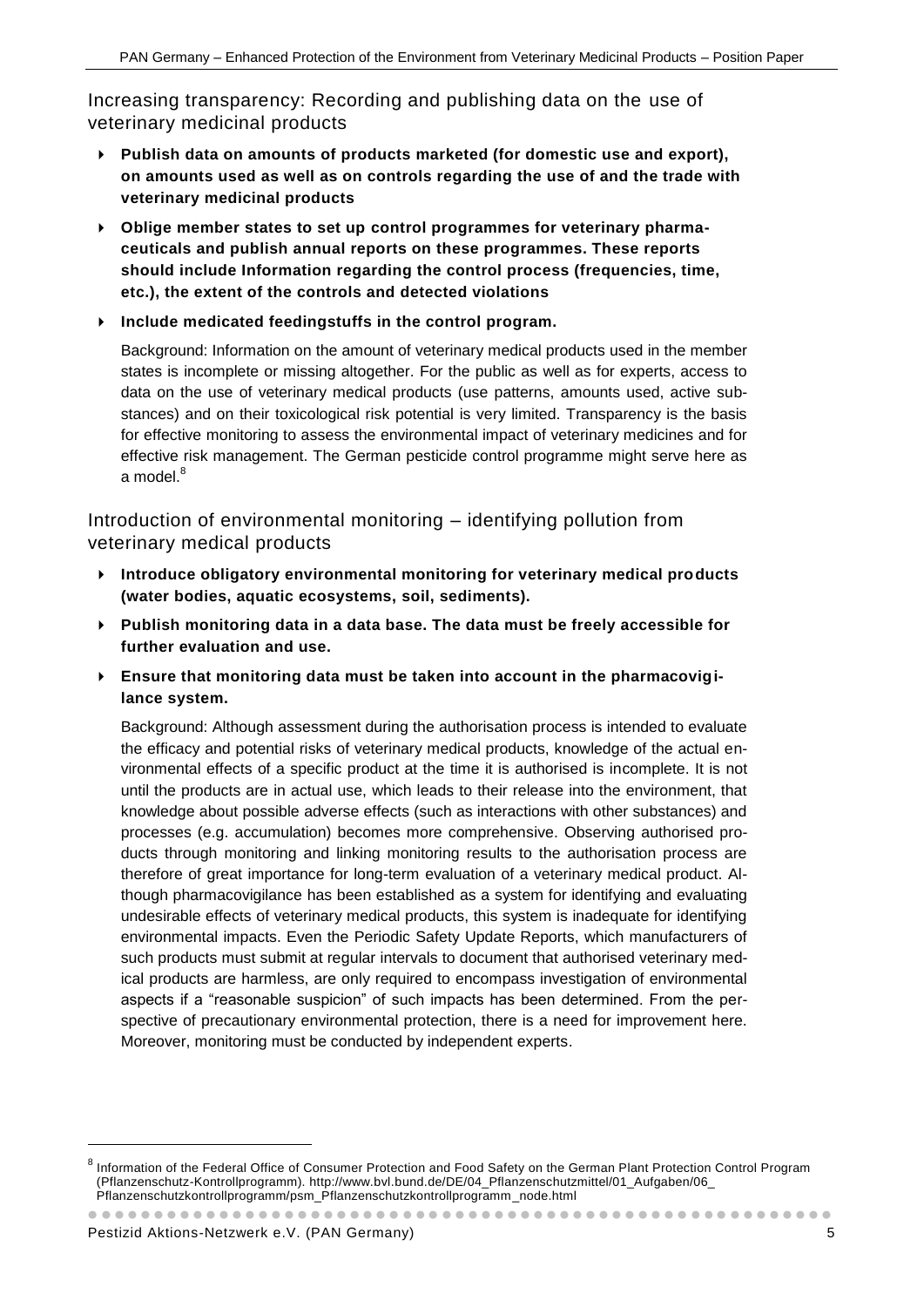### Closing gaps in assessment of environmental impacts of pollution

### **Include the environmental assessment of veterinary medical products in digestate in assessment procedures.**

Background: Residues of veterinary medical products can also be identified in digestate from biogas plants. So far, such digestates are not subject to environmental assessment, and there is a lack of knowledge about possible environmental impacts of digestates that contain residues.

Promoting environmentally-sustainable alternatives – substitution of veterinary medical products of high environmental concern

- **Specify procedures for substituting especially hazardous substances.**
- **Deny authorisation if environmentally-sustainable alternatives (products/processes) exist.**
- **Establish obligatory plans for phasing-out and substituting environmentallyhazardous products within defined, short-term timeframes.**

Background: Whether environmentally-sustainable alternatives are available for especially environmentally hazardous substances (substances of high environmental concern) must be raised during the authorisation process. Implementation of the substitution principle depends to a large extent on the availability of alternative active substances and alternative processes. In order to guarantee significant progress in implementing the substitution principle, alternative products and processes must be promoted.

Implementation of more preventive activities with measures that promote animal health and welfare in animal husbandry

- **Promote husbandry practices that foster animal health.**
- **Promote conversion to husbandry that fosters animal welfare.**
- **Fund research on animal health and welfare in husbandry.**
- **Fund research on environmentally-sustainable veterinary products and drug delivery forms.**

Background: Use of veterinary medical products depends on the husbandry form, fattening period, feed, level of specialisation of individual farms, and other factors. Strategies to reduce the use of veterinary medical products must thus also include "prophylactic" strategies that take effect outside the realm of regulations on veterinary medical products. What is needed are integrated concepts that foster animal health and that include the research for more environmentally-sustainable pharmaceuticals.

Enhanced protection of water bodies from pollution from veterinary medical products – Establish coherence with provisions on water regulation

- **Establish threshold values for veterinary medical products in surface and ground water and monitor compliance.**
- **Add problematic veterinary medical products to the lists of priority substances (Water Framework Directive).**

Background: Water and aquatic ecosystems are especially endangered by pollution from veterinary medical products. On the EU level no binding threshold values currently exist for active pharmaceutical substances in surface and ground water.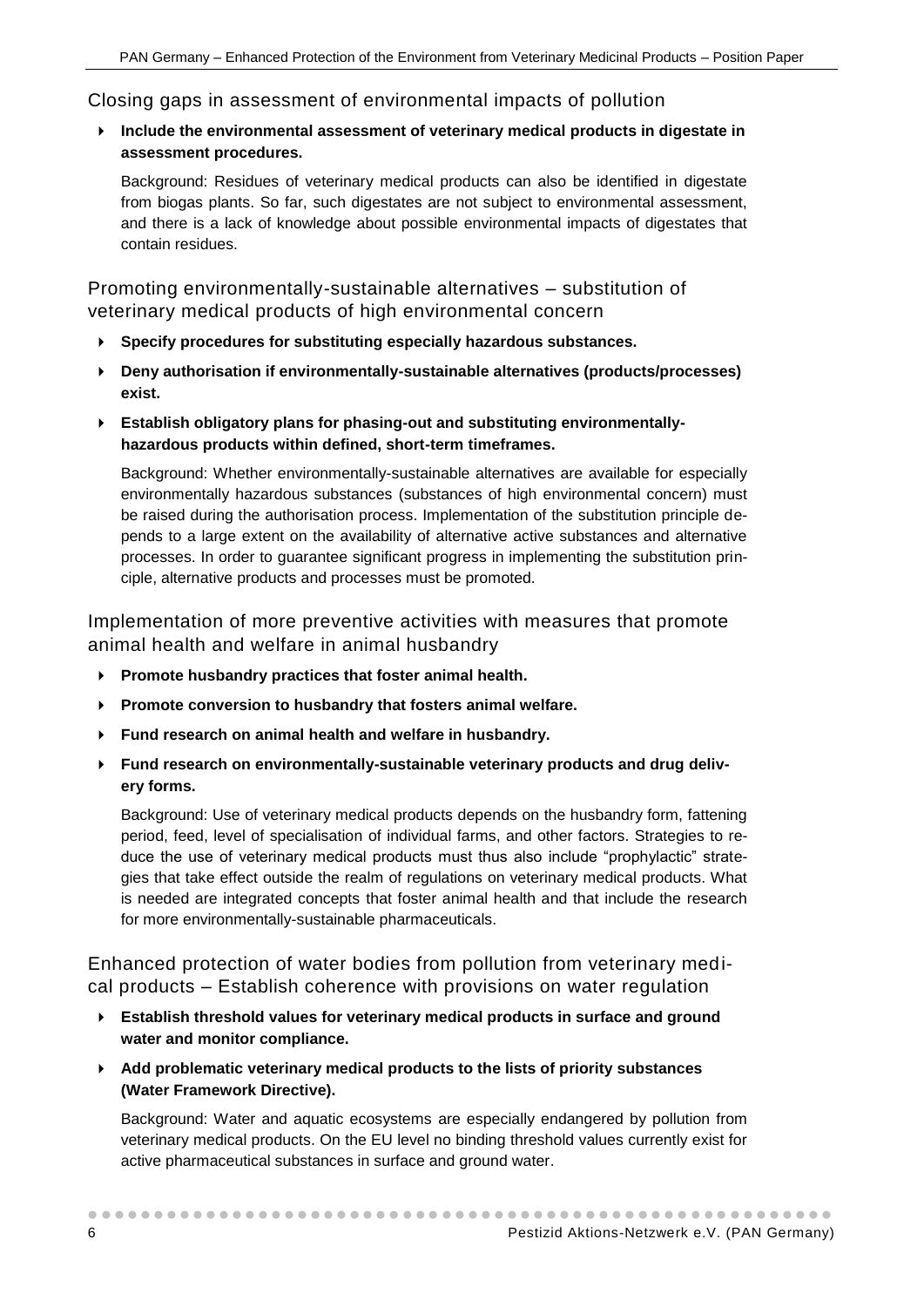Reduction of antibiotic use and prevention of antibiotic resistance

- **Publish annual data on antibiotic sales and use by the EU member states.**
- **Introduce specific controls and transparent, prompt reporting on the use of antibiot**ics within the framework of a veterinary medical products control programme (s.  $\hat{ }$ ).
- **Prohibit the use of important antibiotics for human health care in livestock farming**
- **Establish a binding timeframe for implementing a ban on the prophylactic use of antibiotics.**
- **Define goals for reducing the amounts of antibiotics used in livestock farming**
- **Improve information on resistant pathogens in livestock animals and their meat by introducing a monitoring system in the member states.**
- **Incorporate the problem of antibiotics resistance into environmental assessment during the authorisation process for veterinary medical products.**

Background: Treatment of serious bacterial diseases is becoming a global problem because a growing number of bacterial strains are resistant to commonly-used antibiotics. Use patterns, duration of use, and the amounts of antibiotics applied influence the development of resistant pathogens. The widespread, intensive use of antibiotics in livestock farming has increased the risk that resistant strains will develop. The European Food Safety Authority (EFSA) has identified the reduction of antibiotic use as an important priority. The use of third and fourth generation antibiotics in livestock farming are viewed as especially problematic, since these are important "reserve antibiotics" for human health care. Publication of data on the application of antibiotics (product categories, dosage, duration of use, and animal species) is necessary in order to ascertain whether the measures implemented are effective, reduction goals are being met, and risk management strategies must be adapted.

### Improved information for the public and for product users

- **Introduce provisions that oblige member states create public spaces (e.g. on the internet) in which the public and main user groups (livestock owners, veterinaries, farming advisers, etc.) are informed about preventive measures and environmentally-sustainable alternative processes.**
- **Introduce compulsory training programmes for professional livestock owners that take environmental aspects into account as well as regular review of the level of competence of these individuals.**
- **Ensure that individuals who do business with or use veterinary medical products receive comprehensive advice on preventive environmental and health measures and that their activities are monitored.**
- **Ensure that veterinaries and livestock owners have access to advisers who are not associated with the veterinary medical products industry.**

Background: To date, little is known about the environmental risks of use of veterinary medical products. Environmental issues play no role in the choice of treatment regimes, and there is a significant lack of knowledge about possible environmental effects of pollution through veterinary medical products. Veterinaries and livestock owners should not only be knowledgeable about how a product is to be used; they should also be well-informed about avoiding environmental pollution with veterinary medical products. To this end, steps must be taken to secure that independent advice is available for veterinaries and livestock owners from appropriate advisory institutions.